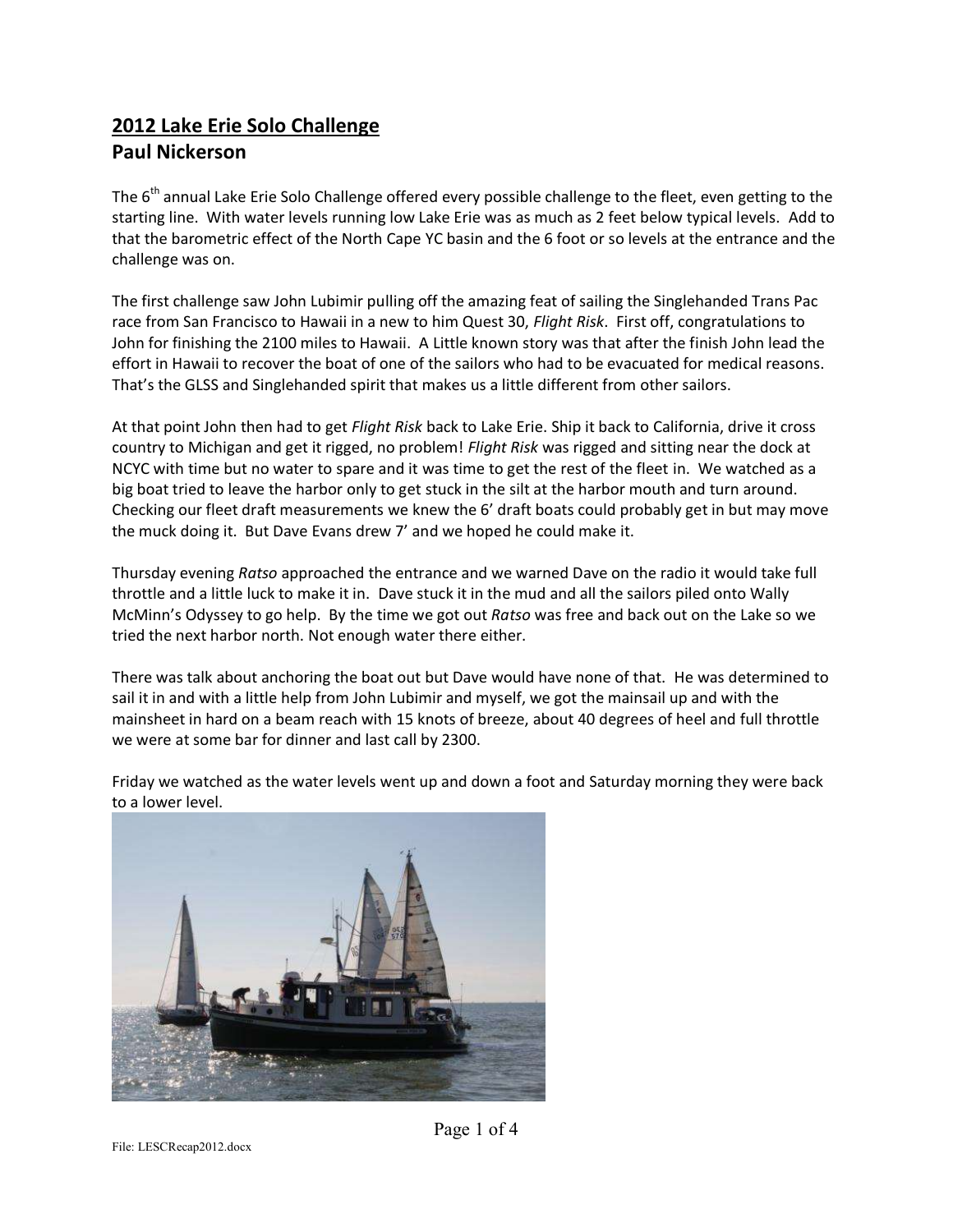Chip McCullough and his race committee borrowed a trawler and North Cape members came out with their dinghy to get Dave Evans and John Lubimir out into Lake Erie for the Challenge.



A couple of people standing on the boom and hanging from the shrouds helped do the trick with only a 5 minute delay for the start.

With a little bit of wind on the nose it was a light air beat to start. The winds got very patchy as boats split in all directions just trying to keep moving.

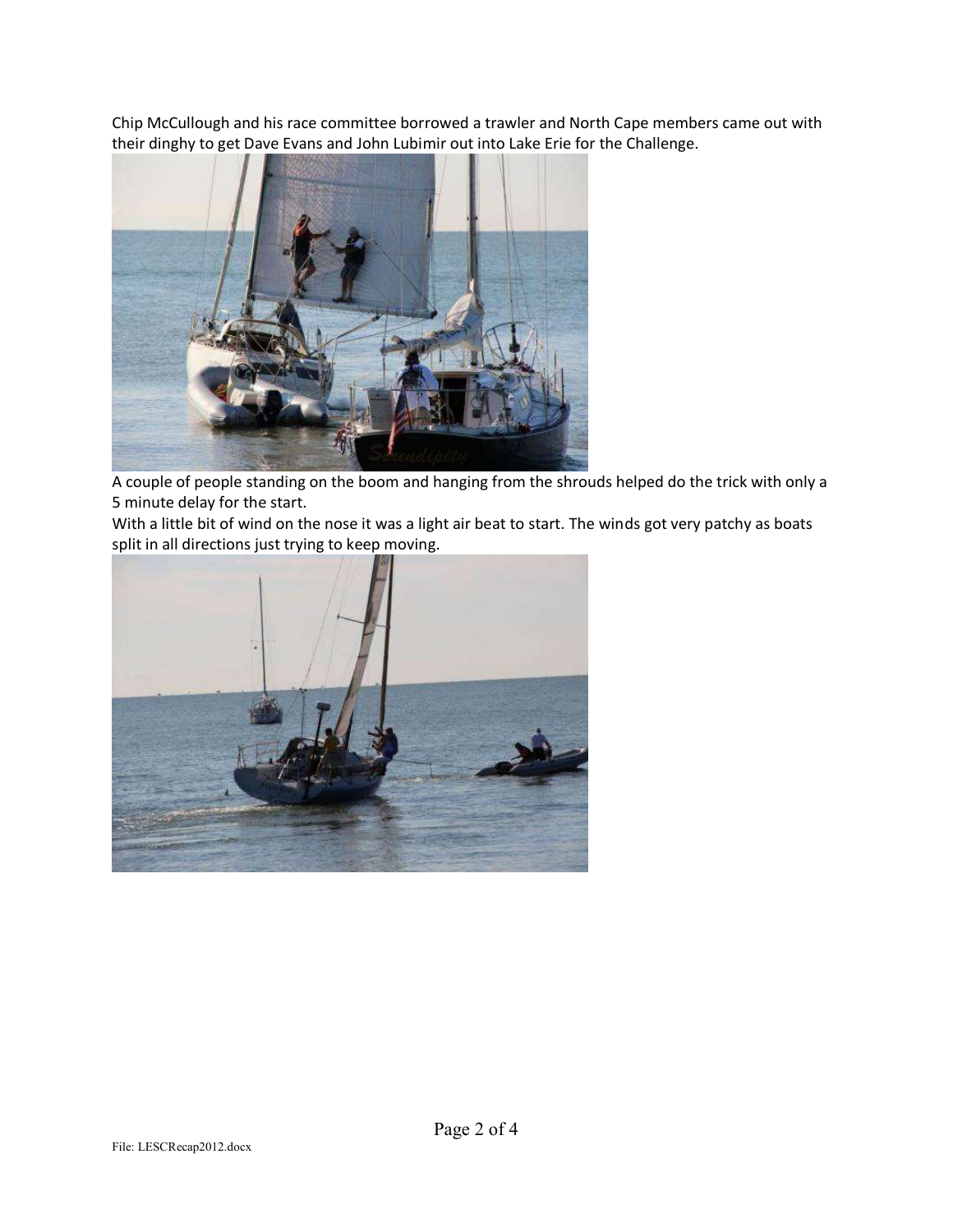

The bulk of the fleet sat together trying to get over the Southeast Shoal during the night. A Canadian breeze filled in during the morning and the boats that could stay in it worked their way down the lake while others struggled and found themselves heading for Cleveland.

Monday morning the fleet sat in a stationary cold trough which triggered a couple of waterspouts for viewing.



Behind the fleet a rather large cell formed on Lake Erie and dumped a lot of rain on Cleveland but nothing on the fleet. It was a struggle for every mile and some boats counted more 360s than miles. Few boats covered 100 miles in the first 48 hours and little wind was forecast for the week. By late Monday afternoon about half the fleet was motoring towards Erie.

Monday evening the winds filled in to reefing strength for a while getting the sailing fleet past Erie but the breeze was short lived. There was no offshore breeze to speak of and the goal was still just to keep the boats moving. Sitting at the Erie Yacht Club I was amused watching the tracking and trying to guess where the wind was. Evans and Lubimir enjoyed a close 2 boat duel from Erie to Buffalo and back but even with a large lead, they were not always the fastest boats.